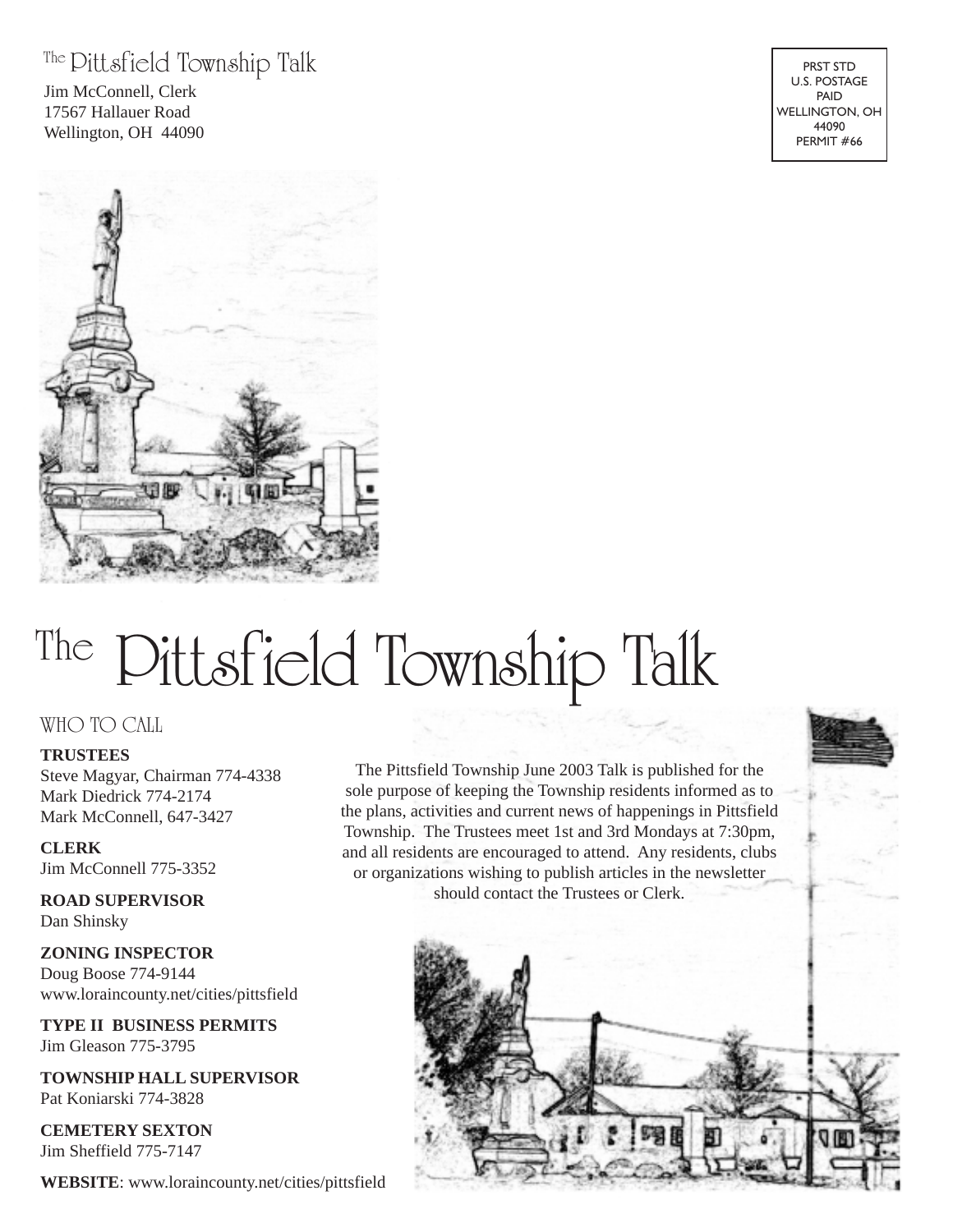# The Ohio Bicentennial celebration has begun!!

One of the featured events of the celebration in Lorain County will be the Lorain County Bicentennial Bell Casting at the Lorain County Fair in Wellington on August  $19<sup>th</sup>$  &  $20<sup>th</sup>$ . This project is a signature event for the State which actually is comprised of a "foundry on wheels" to cast a 250 lb. bronze bell during this two day public event. The bell will have the County's name, casting date, State seal and Bicentennial logo on it when complete.

We are looking for a young township resident to represent Pittsfield Township at the first day of this event on August 19<sup>th</sup>. Children representing each city, township and village will participate by passing bronze ingots from child to child to the foundry workers who then place them in the furnace as the first step in the bell making process. The goal is to have every entity represented and bring the entire county together in what is being nicknamed "Hands Across Lorain County".

In order to select the Pittsfield Township participant, the Trustees have initiated a coloring contest. Inside this issue of Pittsfield Township Talk you will find a copy of the Great Seal of the State of Ohio which will serve as the contest entry blank. Contestants need to be between the ages of 5 thru 9 and a resident of Pittsfield Township. The winner will be required to be at the Fair, Gate 3, no later than 2:15 pm on August  $19<sup>th</sup>$  to receive a t-shirt for the ceremony and line up for participation. The "Hands Across Lorain County" program is scheduled to begin at 2:45 pm and conclude by 3:45 pm. A free one day admission ticket to the Lorain County Fair will be provided for the participating child and one parent/ guardian.

Additional copies of the contest entry form can be made from the original but only one entry per contestant will be judged. Entries should be received by 7:30 pm Monday, July  $7<sup>th</sup>$ . Entries can either be mailed to Clerk Jim McConnell @ 17567 Hallauer Rd., Wellington, 44090, brought to Pier 58 Marine during normal business hours or brought to the Pittsfield Township Trustee meeting by 7:30 pm July  $7<sup>th</sup>$ . Judging will take place during or at the conclusion of the regular business meeting that evening and, if not present, the winner will be notified the next day. All entries will be displayed at Pier 58 Marine following the contest.

> *So break out the Crayolas and get the kids busy!*



## Have a Happy and Safe INDEPENDENCE DAY!

# GREAT SEAL of the STATE of OHIO

### **Adopted in 1967**

The current design of the Great Seal of the State of Ohio was officially adopted in 1967 and modified in 1996. In the foreground, a sheaf of wheat represents Ohio's agricultural strength. A bundle of 17 arrows symbolizes Ohio's status as the  $17<sup>th</sup>$  state admitted to the union. Thirteen rays around the sun represent the thirteen original colonies shining over the first state in the Northwest Territory. The background contains a portrayal of Mount Logan, with a three-quarter full sun rising behind it – symbolizing that Ohio was the first state west of the Allegheny Mountains. The Scioto River flows between the mountain and the cultivated fields in the foreground.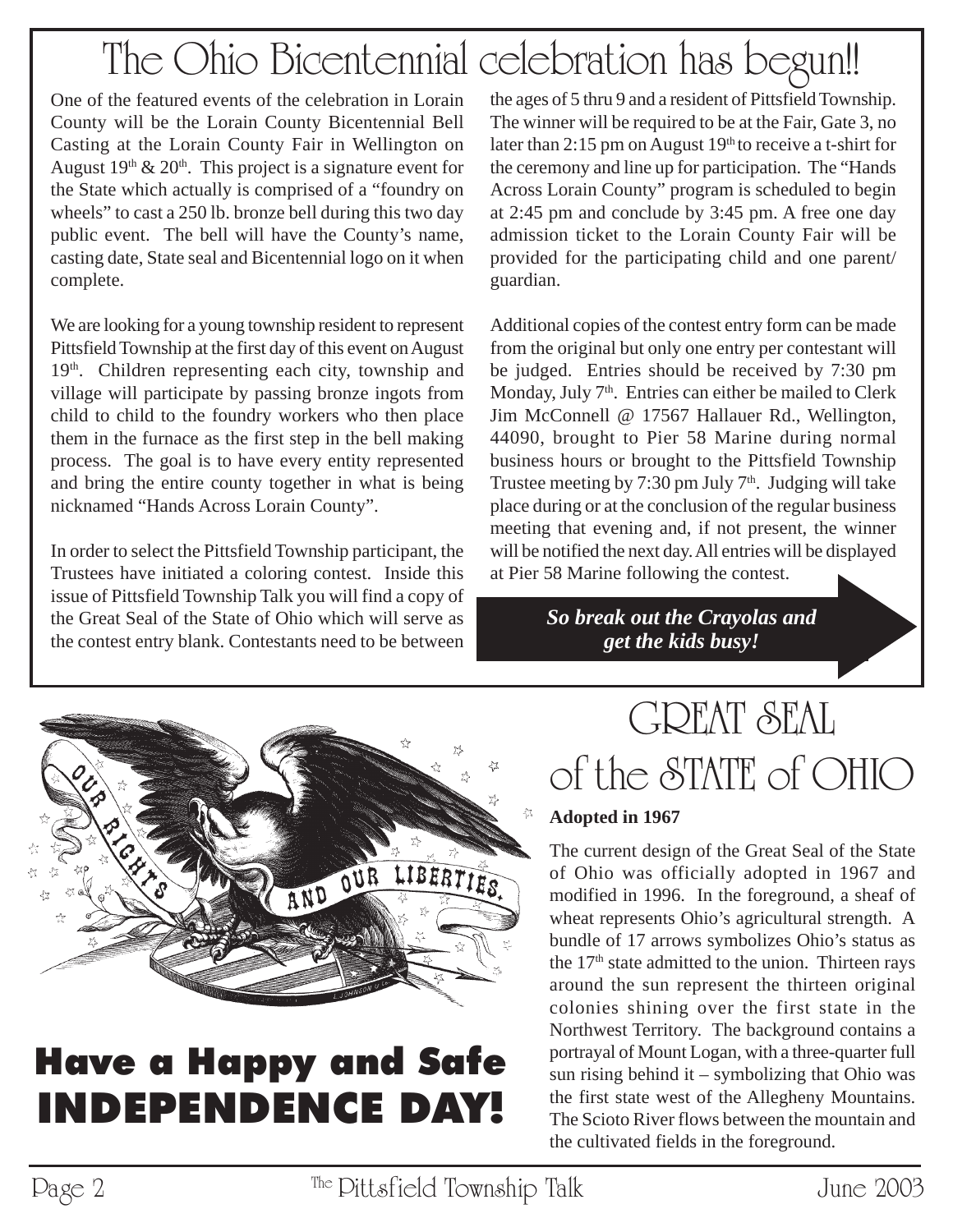| $\ll_{\nearrow}$<br>$\overline{\mathscr{C}}$<br>$\mathbb{R}$<br>ORE<br>البلانة | THE                          | $\widehat{\mathbb{F}}$ |
|--------------------------------------------------------------------------------|------------------------------|------------------------|
|                                                                                |                              |                        |
|                                                                                |                              |                        |
|                                                                                |                              |                        |
| June 2003                                                                      | The Dittsfield Township Talk | Dage3                  |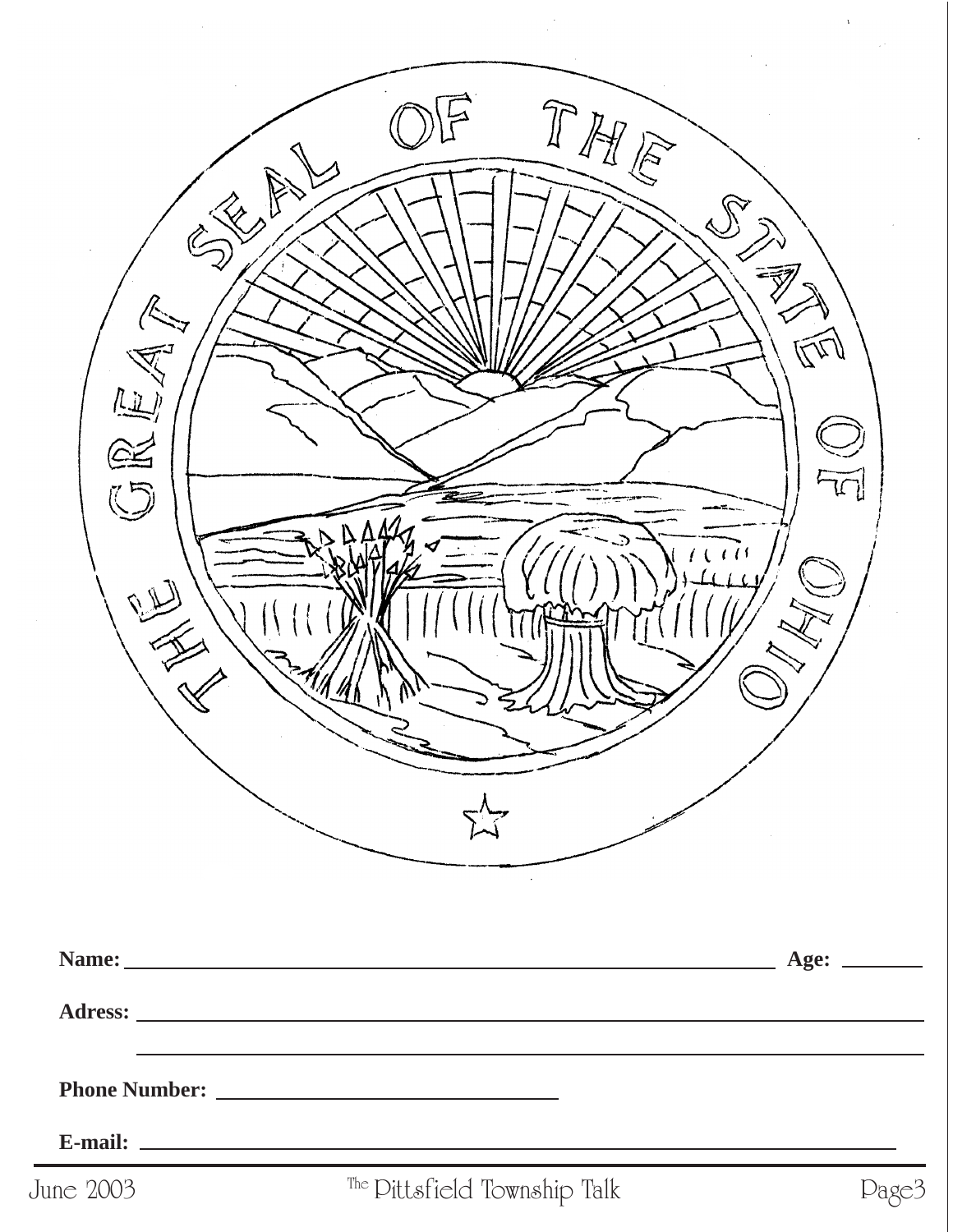# New Zoning Inspector on Board

Effective June  $1<sup>st</sup>$ , Pittsfield Township has a new Zoning Inspector. Doug Boose was appointed by the Trustees to take over the position from Bill Cutcher. Doug and his wife Heather live at 16519 West Road. Doug can be reached at home at 774-9144. Additionally, zoning applications can be picked up and returned at Pier 58 Marine during normal business hours. Doug is eager to serve the residents of Pittsfield Township. Welcome aboard, Doug!

# Thanks to Bill Cutcher

Bill Cutcher recently resigned as Zoning Inspector after having filled that position since January of 2002. Even though his tenure was not long, Bill was extremely conscientious and a real student of the Township Zoning Resolution. Bill was an active participant in the effort to revise and update the township's zoning which was approved last December and has been diligent in overseeing its implementation. Thanks for your service to the community, Bill and good luck with whatever new challenges you and Bonnie choose for yourselves.

# Park and Playground

The Trustees would like to remind the residents of the Township about the fine facilities available at the Township park. In addition to the ball field, tennis courts and basketball hoops, there is a large picnic pavilion with charcoal grills, a drinking fountain and an extensive play area with attractions for kids of all ages.

So if you need a brief change of scenery, a place for a family gathering or just a reason to get the kids out of the house for awhile, you don't need to look far or travel a long distance. Grab a good magazine and spend some time in the shade on a park bench while the kids use up some of their endless energy.



# Emergency Beacon Lights

Sheriff Phil Stammitti and Captain Richard Resendez have sent information about Emergency Beacon Lights that are available to qualifying township residents. Township residents who fall under any one of the below listed categories are eligible for the light.

- Rural residents shall have priority over urban residents. Rural residents generally do not have neighbors in close proximity.
- Elderly residents.
- **\*** Residents living alone.
- Residents who have a special need or medical condition or family member with a special need or medical condition.
- Residents with very young children

The Emergency Beacon installs into a standard light socket and can be used as a regular porch light. If the beacon needs to be put into the emergency mode, the resident only needs to flick the light switch twice, which makes the porch light flash on and off for two hours.

Lights can be obtained through each townships respective Community Policing Officer. In Pittsfield Township that officer is Deputy Randy Meyers. He can be reached at 329-3710 or through the New Russia Township substation at 774-1025.

*Additional information can be obtained by contacting Captain Resendez at 329-3793 or via email at*

### *rresendez@lorcnty.com.*

## Additional Thank Yous

 This Township has always been blessed with people who will pitch in and lend a hand when asked. One of those persons is Charles Carter. For many years he has organized and supervised the Memorial Day ceremony and activities and was again in charge this year. Assisting him again this year by locating and marking the veterans gravesites in the Township cemeteries were Sandy and Lisa Diedrick. Jean McConnell and a number of Township women worked hard to gather and arrange bouquets of flowers for placement at each of the

veteran's gravesites.

 The "Just Because" and "Lost and Found" 4-H Clubs have been active in community projects in the Township. Each year they comb each Township road in the spring to remove trash and many of the club members also help with distributing the flowers at the Memorial Day ceremony.

 Sandy Diedrick has also again graciously donated her time to plant the flowers in the Township park and at the South Cemetery entrance. And, she and Kathy Magyar have helped considerably with the preparation for mailing of the last two newsletters. Many thanks to each of these people.

Page 4 The Pittsfield Township Talk June 2003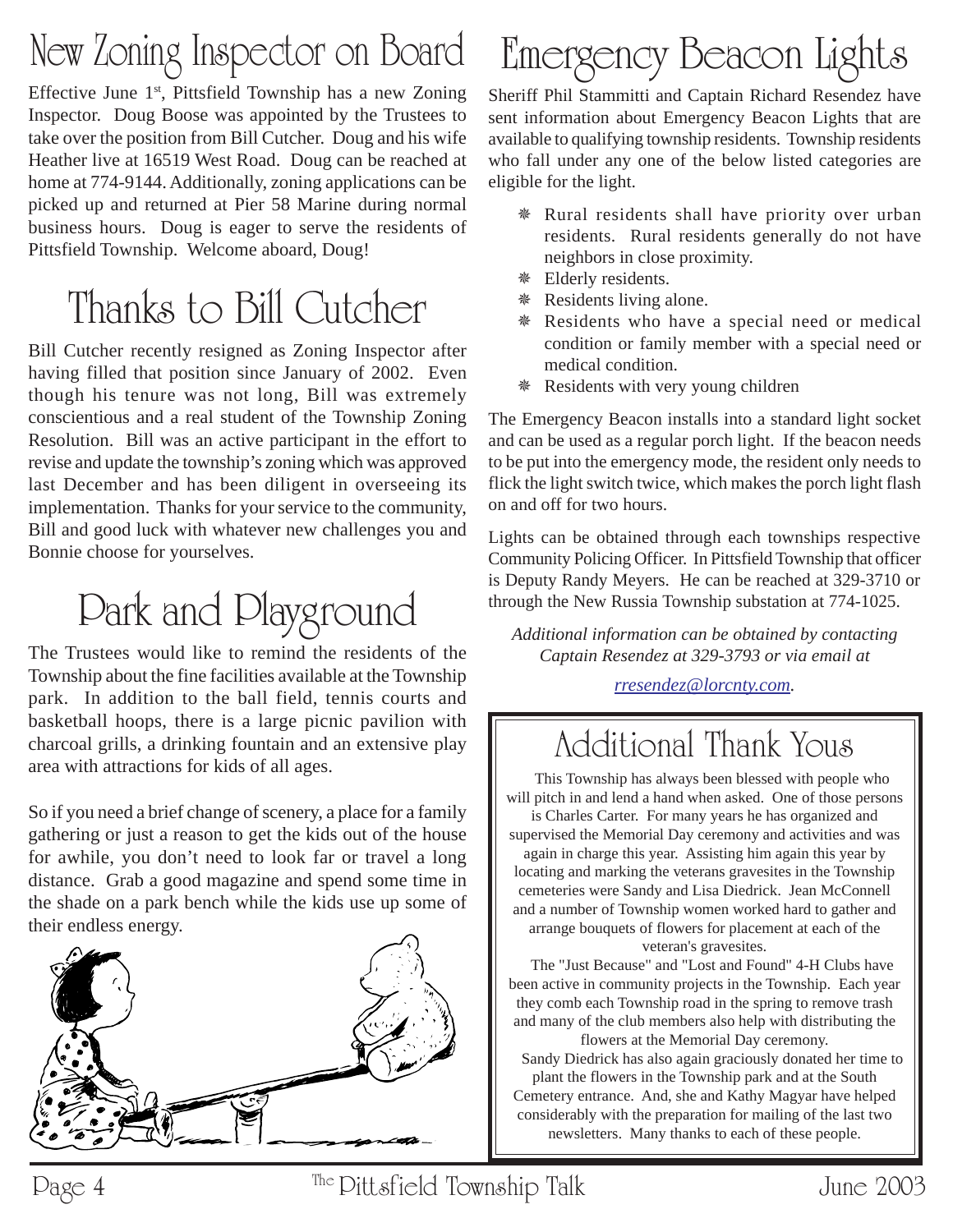# Mosquito Control

*Winter is over, which means once again, we are entering this year's mosquito season. Beyond just being the usual summer nuisance and irritation, the link between mosquitoes and West Nile Virus is an ever increasing concern. Stagnant water is the primary breeding area for mosquitoes.*



*As homeowners or renters, you can do a great deal to reduce the mosquito population on your own property. The following actions can help in the elimination of mosquito breeding areas:*

- **Disposing of containers that collect water (buckets, tires, cans, etc.)**
- **Eliminating areas of standing water (puddles, ruts, clogged ditches)**
- **Repairing leaky outdoor faucets that leave puddles**
- **• Emptying and flushing out bird baths and animal watering containers at least once a week**
- **Draining unused swimming and wading pools and unclogging gutters**
- **Filling tree holes with tar or cement**

If there are areas that can not be readily drained or eliminated, the Lorain County General Health District has information on environmentally friendly yet effective slow release larvicides that are effective for up to 30 days. Contact the Health District on the Mosquito Control Hotline at 440-284-0444 or on the internet at www.loraincountyhealth.com for additional information.



*Be aware of what mosquito larva looks like and where it thrives. If you happen across them squirming in standing water, don't hesitate to eliminate this serious health threat.*

If you are aware of catch basins or portions of roadside ditches that do not drain properly, please notify one of the Trustees and the Township will get the problem eliminated. If you live on a county road or state highway, bring the problem to the attention of the Health District.

West Nile Virus is a killer. It first appeared in Ohio in July of 2001 and Lorain County had its first confirmed cases in 2002. By the end of last summer mosquito populations tested positive in all parts of the county. Cuyahoga County had 219 human cases with 10 deaths and Lorain County had 13 cases with two deaths. With another wet spring there will be plenty of stagnant water pools where mosquitoes can thrive. The Lorain County General Health District can not effectively control this potential threat through their efforts alone. Let's all do our part to minimize this problem as much as possible.

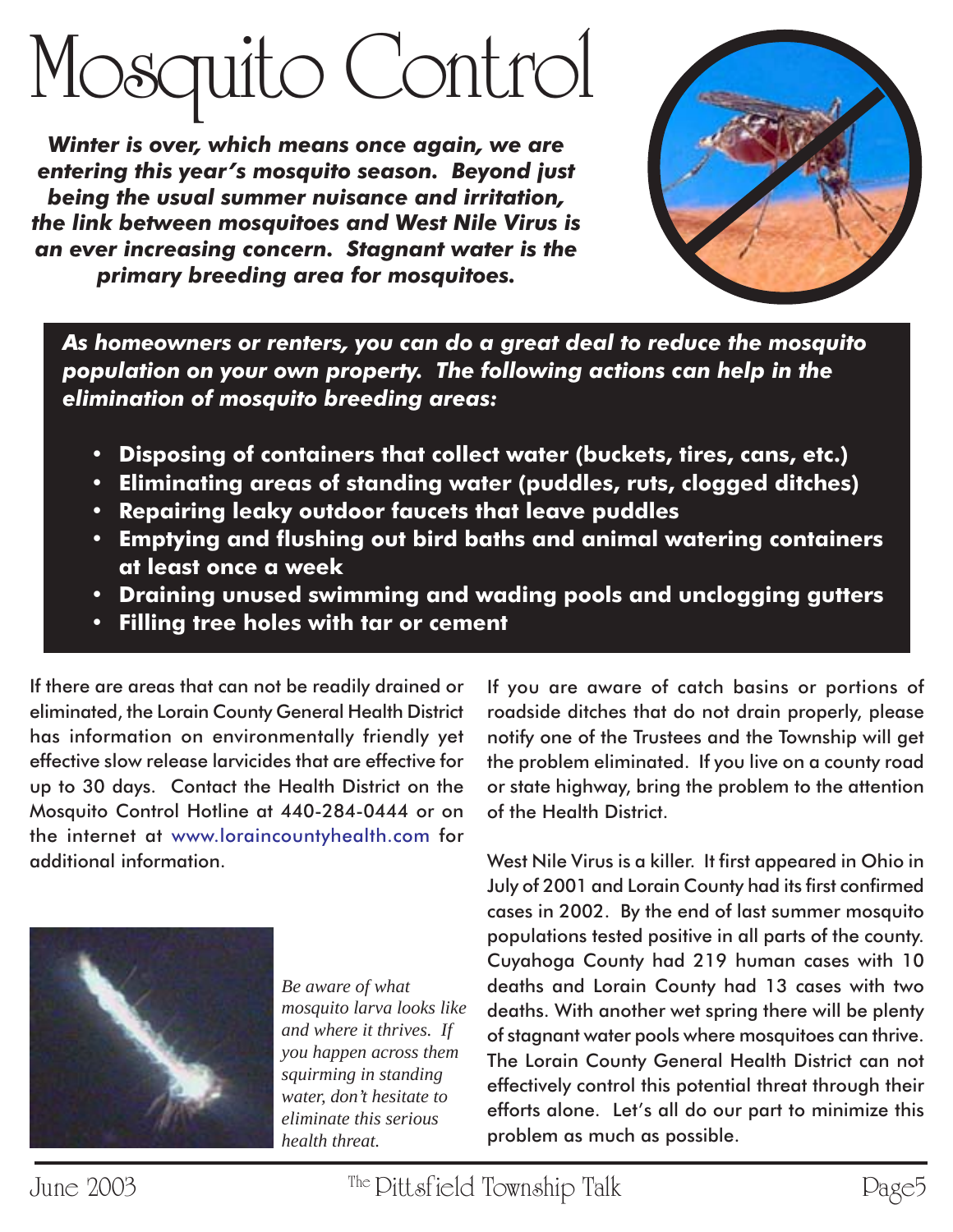# Summer Road Work

Just a reminder to expect, as usual, some minor inconvenience as the Township gets some road work done this summer. Again this year, Lytle Construction of Wooster will be doing chip & seal work early this summer on the following roads: Pitts Road from Merriam to Whitney, Hughes Road from Hallauer to West and Whitney from St.Rt.58 to Pitts.

Later this summer, Lytle will be back to do major resurfacing work on Hughes Road from St.Rt.58 to Quarry Rd. This project is partially funded by Ohio Public Works funds and includes considerable grade modification to the approaches to the Lake Shore Railway crossing west of Pitts Rd.

Both of these projects are part of the Trustees commitment to maintain Pittsfield's roads as perhaps the best Township roads in Lorain County. In total, these projects represent an investment of over \$165,000 of which \$118,000 is from Pittsfield Township funds. We truly believe Pittsfield can be proud of its nearly 20 miles of roads and the Trustees are committed to keeping it that way.

# Computer for Sale

The township is offering for sale a used computer system. This was a system leased from the Auditor of State's office for



operating the state mandated accounting software system. It was recently replaced with a new set of hardware and the Township was given the opportunity to purchase the old system.

The equipment includes the computer, color monitor, Lexmark wide carriage dot matrix printer, standard keyboard, 2 speakers, misc. cables, power cords and manuals. The computer contains an Intel Celeron P3 500 MHz processor, 8g hard drive, 128 mb of Ram and a 56 k modem.

The equipment will be available for viewing at Pier 58 Marine during regular business hours. Sealed bids will be accepted until 7:30 pm July  $7<sup>th</sup>$ . The bids can be sent to Clerk McConnell @ 17567 Hallauer Rd, Wellington, 44090, left with Steve or Kathy Magyar at Pier 58 Marine, or brought to the Trustee meeting on July  $7<sup>th</sup>$ . The bids will be opened that evening.

## Audit Committee

The Trustees are looking for three to five interested residents to participate in a state mandated Audit Committee. This committee would meet three to five times each year to review the financial status of the Township and provide input to the Trustees and Clerk regarding financial issues. Anyone who is interested, please contact any of the Trustees or the Clerk. For additional information, contact Clerk McConnell at 775-3352.

# Large Item Trash Pickup

For everyone's information, BFI will pick up large trash items, particularly used appliances, on the normal Monday pick up schedule. As long as you do not exceed the allowable 4 trash cans or 6 trash bags for any one pick up, there will be no charge for picking up one appliance. Otherwise, there will be a \$10 charge. Additionally, the Freon must be removed before those types of appliances can be picked up. Many commercial refrigeration and appliance repair companies will remove the Freon.

The Lorain County Solid Waste Management District expects to announce in the near future a program whereby county residents can, by calling a toll free number, get their old appliances picked up whether the Freon has been removed or not. Watch for a public announcement by the Lorain County Commissioners about this program. We will publish details in a future issue of this newsletter.

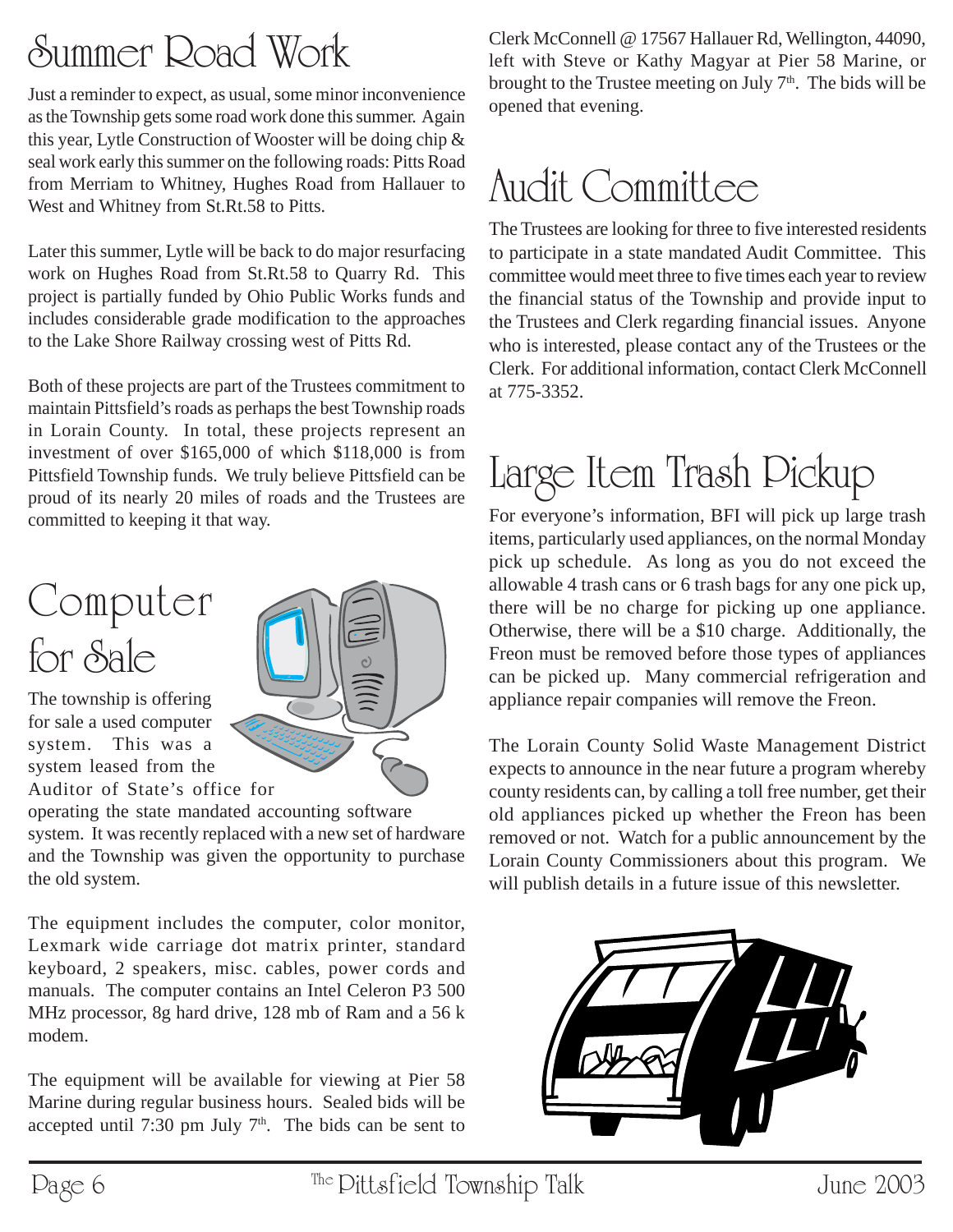



As was done last year, the Lorain County Solid Waste Management District will soon announce their program for recycling old computer equipment. Not all of the details are available at this time but here is what we know.

Items that can be recycled include personal computers and all computer peripheral items such as monitors, printers, keyboards, etc. as well as cell phones. Items not acceptable are radios, televisions or stereos.

The date for this project is July  $26<sup>th</sup>$  from 9 am to 3 pm and the location is the Alltel service center on Ternes Ave. in Elyria. Watch the local newspapers for more specific information.

# New Employee

The Township welcomes Ethan Little as the new part time maintenance worker. He will be assisting Dan Shinsky and Bill Hall in the routine maintenance and upkeep of the Township's roads, cemeteries, park, buildings and equipment. Ethan replaces Derick Oswald who has taken a full time job with Oberlin College. Welcome aboard Ethan.

# Summer time reminders:

**The Sheriff's department does offer a house vacation check if you are out of town for any period of time. Call ahead and schedule your times.**

**Please light up and lock up to help deter criminal activities.**

**Please post your address in several spots on your property for easy reading in the event of an emergency.**

## **Deputy R. Meyers' Telephone number is:**

**329-3710**

## **Substation #774-1025**

# PITTSFIELD TOWNSHIP RESIDENTS

**Starting Wednesday 07/02/2003 from 2 pm to 6 pm, the Sheriff's Department is offering a free child identification card. The processing will be done at the Sheriff's Department at 9896 Murray Ridge Rd. in Elyria, and it will continue on the first Wednesday of each month.**

**The identification card resembles an adult operators license, with a laminated photograph, a physical description, and a thumbprint. If the child is lost, this card is presented to the nearest law enforcement agency in order to assist in finding that particular child. This program is also used**



**for identification for the older teenage children or even adults that are not holding a drivers license or other form of identification.**